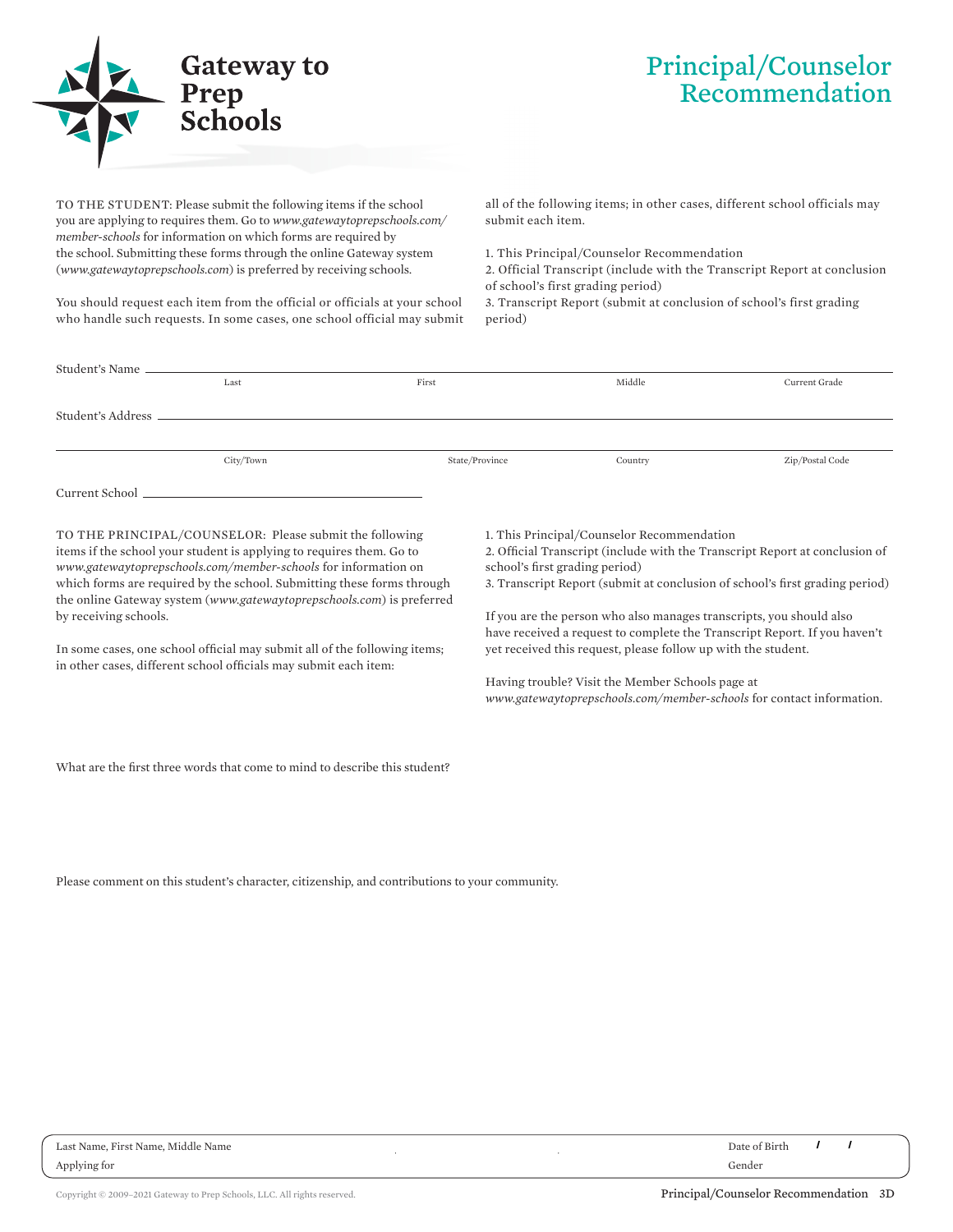If the student's attendance record is not listed on the transcript, please indicate the number of days they have been absent or tardy each year while at your school.

If the student is not, or has not been, in good academic standing, please explain.

| Has the student ever been dismissed, suspended, placed on probation, or received other serious disciplinary sanctions? $\bigcirc$ Yes $\bigcirc$ No |  |  |
|-----------------------------------------------------------------------------------------------------------------------------------------------------|--|--|
| Have they withdrawn from school voluntarily for an extended period of time for other than reasons of health? $\bigcirc$ Yes $\bigcirc$ No           |  |  |
| If the answer to either of these questions is yes, please provide an explanation.                                                                   |  |  |

,

,

Please add any additional information that will provide a more complete picture of the student.